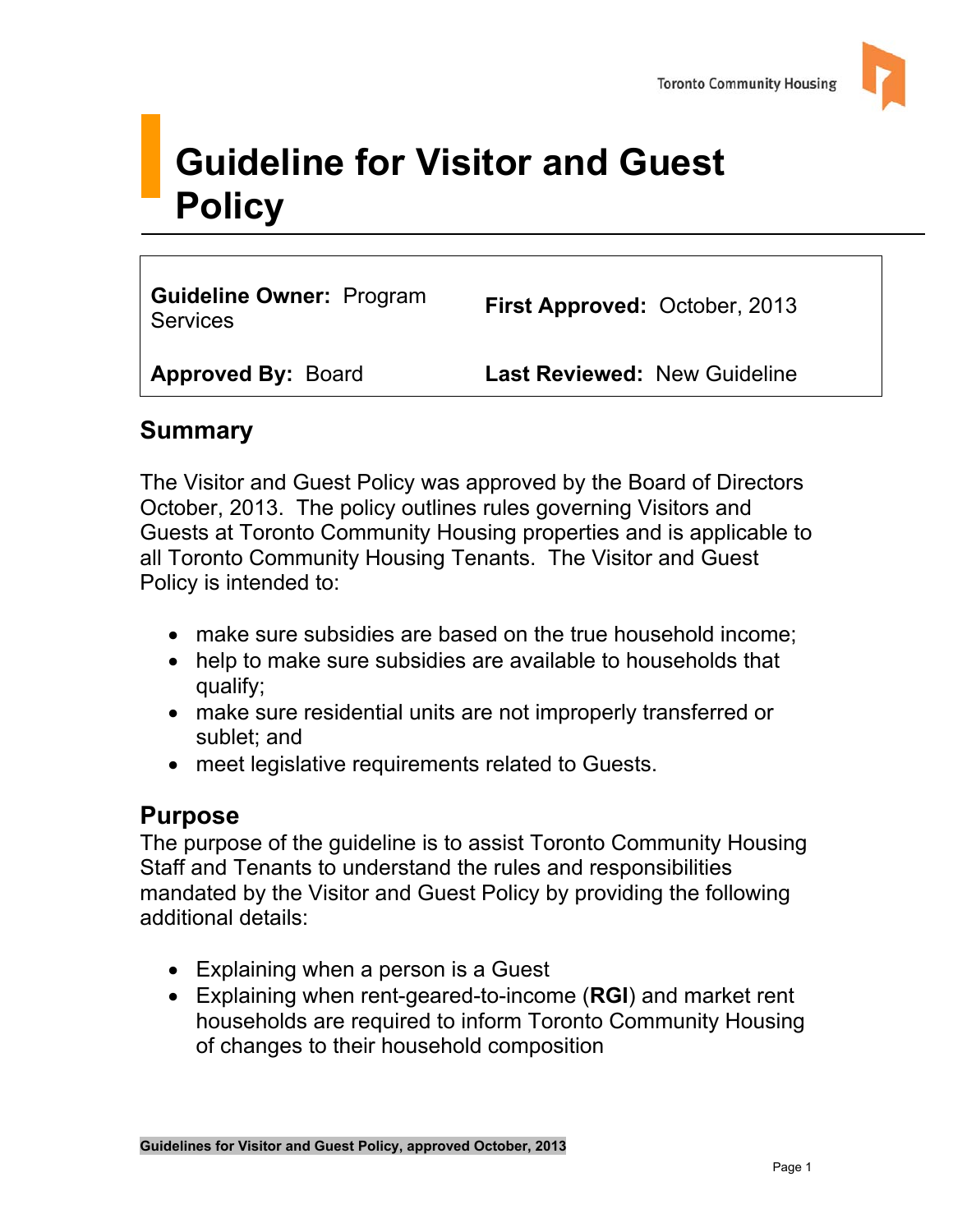• Establishing the maximum length of time Tenants can have Guests and exceptions permitted to the maximum time for **Guests** 

## **Scope**

- These guidelines apply to all Toronto Community Housing tenants
- These guidelines should be used by all Toronto Community Housing staff to assist in implementing the Visitor and Guest **Policy**

# **Guideline Details**

#### **Process to deal with Guests**

A Tenant may have a Guest stay with them for a maximum of 30 days, in total, within a 12-month period. Tenants are not required to report a Guest if they comply with this rule. Tenants may request that persons be added as members of their household, but all additions to their household must be in compliance with Toronto Community Housing's **Addition to Household Composition Directive**. A Tenant is required to notify Toronto Community Housing if there is a change to their household composition within 30 days of the change.

If Toronto Community Housing receives information that a person has been staying in a Tenant's unit for longer than 30 days and;

- the situation is not a "Special Case", as defined by the Visitor and Guest Policy, as further explained below; and
- the situation does not meet the eligibility requirements outlined in the **Addition to Household Composition Directive** and/or the *Housing Services Act,* then the household may lose their subsidy.

 outlined below: The Operating Unit Manager, Tenant Services Coordinator and other staff as required will conduct an investigation following the steps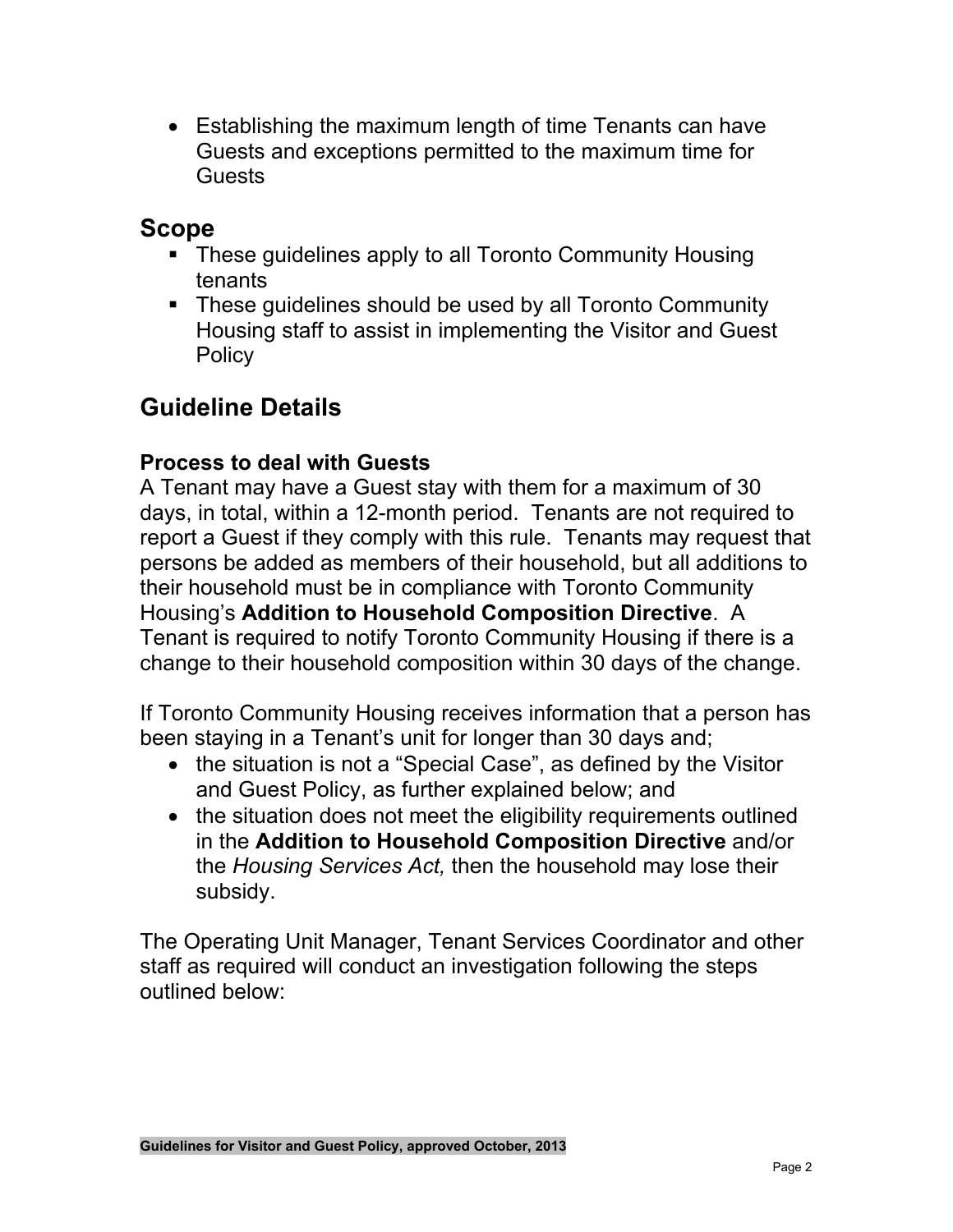• Information received from a third party regarding an unauthorized occupant must be documented in *HMS* notes and *EasyTrac,* including any action(s) taken;

Action steps may include, but are not limited to the following:

- The Operating Unit Manager, or designate, will contact the Tenant to ask for more information. If the Tenant does not provide the information or staff are unable to contact the Tenant, a *Notice of Decision letter* will be sent informing the Tenant their household will lose their RGI subsidy in 90 days unless the unreported person(s) moves out of the unit, or a request to add the person(s) to the household is completed;
- The request to add the person(s) will be reviewed for RGI eligibility. If the person(s) to be added does not meet the eligibility criteria, the household will lose their RGI subsidy, and they will be charged market rent for the unit. The household will no longer qualify for RGI. After the household loses their subsidy they must re-apply to Housing Connections for a subsidy. The household will be added to the centralized waiting list with a new date and will not be backdated.
- Tenants are responsible for reporting changes to their household composition. Not completing a request to add an person(s) to the household and allowing an unreported person to remain in the unit is considered misrepresentation and could lead to eviction. A household that loses its subsidy for misrepresentation is not eligible to apply for RGI for two years.
- If the Tenant denies that there is an undeclared person living in the unit or the situation is unclear, then the Operating Unit Manager, or designate, will prepare a statement to be signed by the Tenant, confirming their denial of the allegations. If the Operating Unit Manager, or designate, has reasonable grounds to believe that there has been misrepresentation, legal action and/or termination of subsidy proceedings may still be pursued.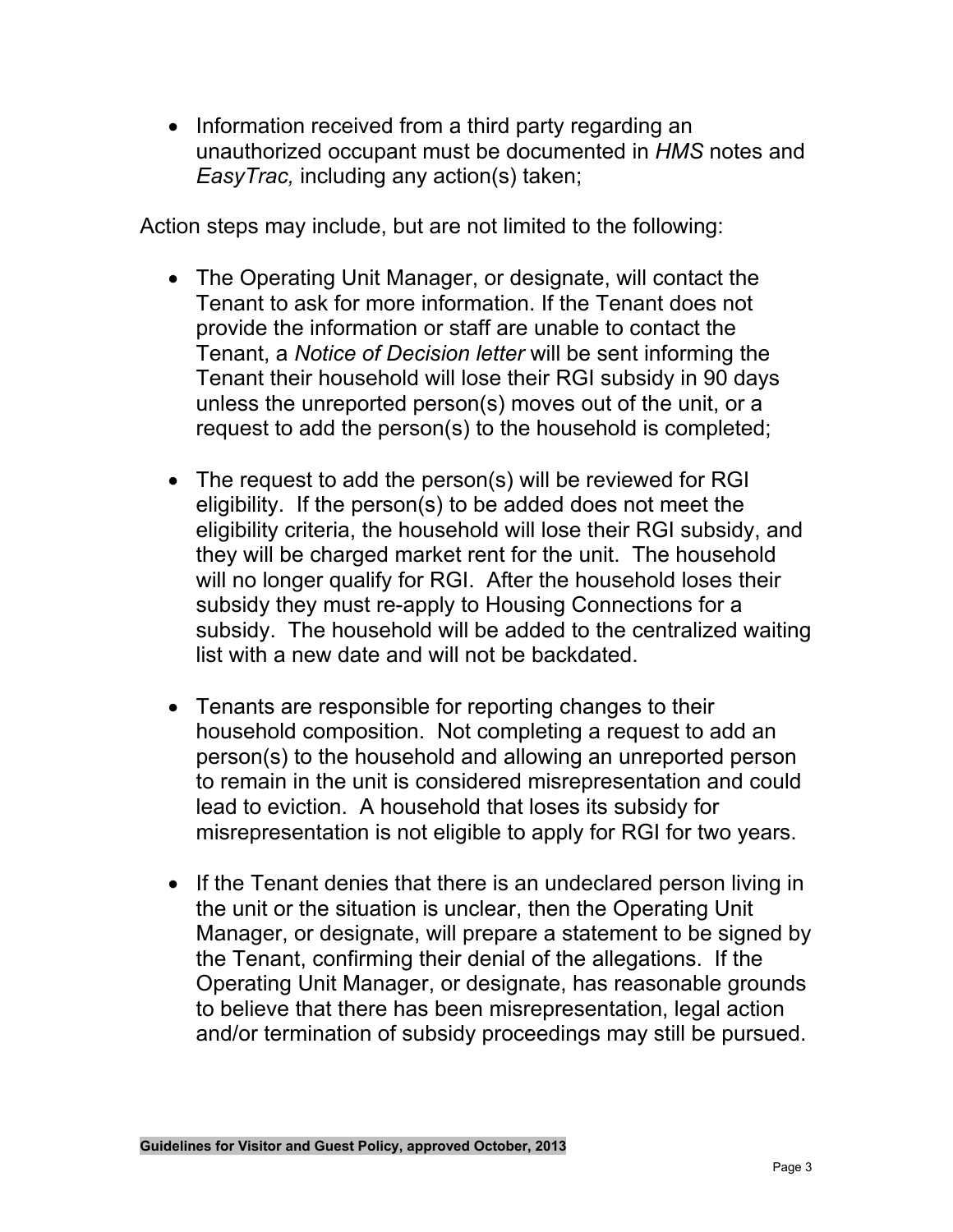Tenants are responsible for the actions and behaviours of their Visitors and Guests and shall not permit any action which may disturb or interfere with the rights or privileges of other Tenants, other Visitors and Guests, or members of the community while on Toronto Community Housing property. Legal action may be started against Tenants who have Visitors or Guests at their unit or the residential complex where they live, if those Visitors or Guests disturb the quiet enjoyment of other Tenants, other Visitors or Guests, or members of the community.

If the Tenant moves out of their unit, all other people in the unit, whether Occupants, Guests, visitors or otherwise, must also leave.

## **Exceptions to 30-day rule**

## **Special Cases**

If Toronto Community Housing receives information that a Guest has stayed longer than 30 days, in total within a 12-month period, Toronto Community Housing staff will contact the Tenant to determine if the situation is a Special Case. The Tenant must provide documentation that supports the position that the situation is a Special Case. Such documentation may include, but is not limited to:

- A short-term accommodation related issue as defined in Toronto Community Housing's *Human Rights, Harassment and Fair Access Policy* and the Ontario *Human Rights Code*, such as the need for someone to provide temporary supportive care to a person with a disability where documentation is provided by a licensed health care professional. (Note that for long-term accommodation matters that involve live-in support persons the Tenant must complete the Live-In Caregiver request form and set up an accommodation meeting with the Operating Unit). **Caregiver**: Households that require a live-in caregiver due to a chronic condition should make a request in writing, through their Operating Unit office (see Caregiver forms)
- The Guest lives outside the country and has travel documents to prove their planned return date and actually leaves on that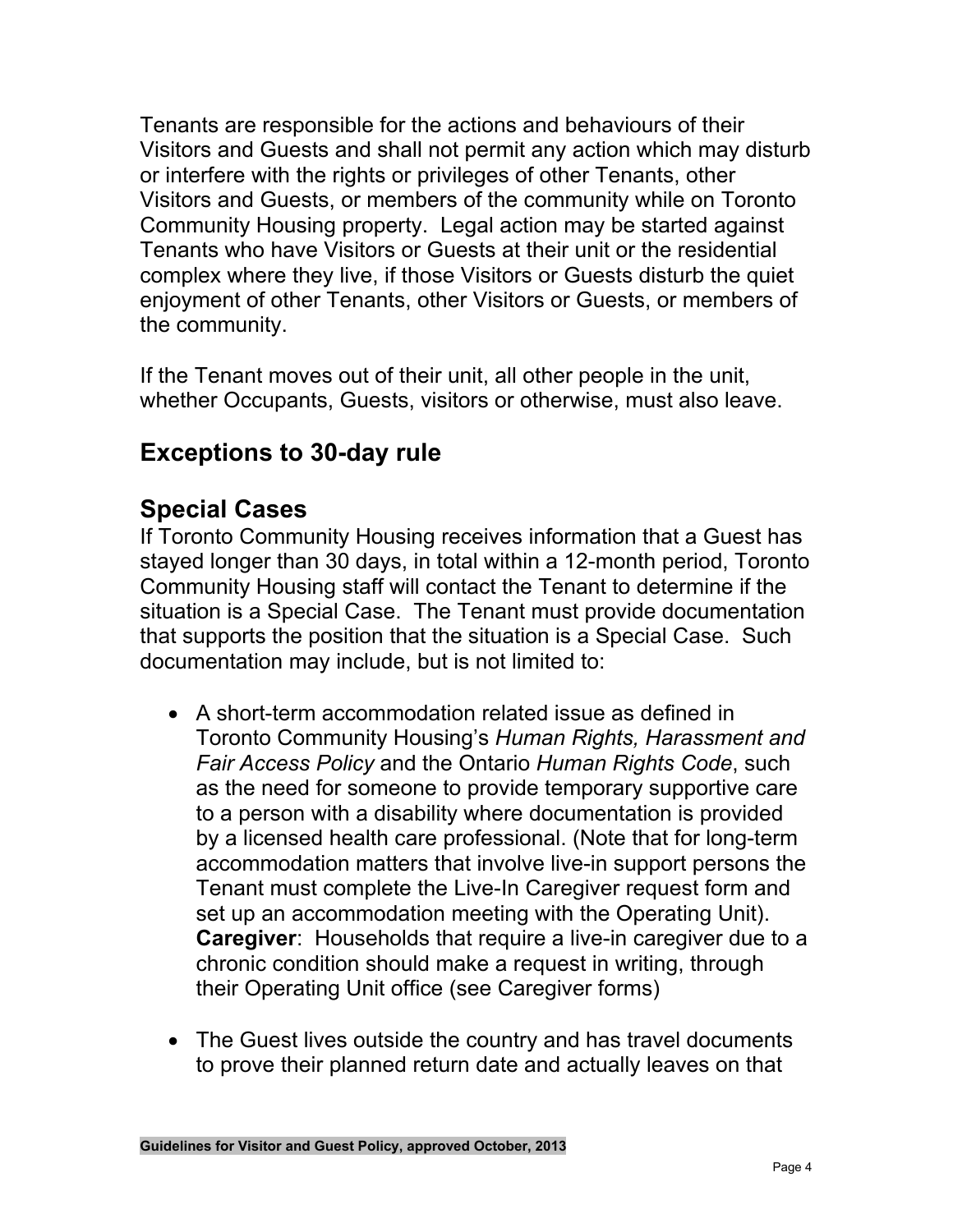date. Examples of documentation might include nonrefundable plane, train, ship or bus tickets.

- The Guest is a victim of an emergency situation that prevents them from returning home for a short period of time until repairs are completed. The Tenant must have documentation supporting this claim. Documentation should include evidence that the Guest has a permanent address elsewhere, and that repairs are being conducted at that address as a result of a fire, mould remediation, etc.
- The Guest is a minor and the Tenant has documentation showing that the person(s) is staying with them temporarily. Examples may include grandchildren visiting temporary custody arrangements.
- The Guest is a victim of domestic violence and has documentary evidence showing that they will move to other accommodation in the near future. Examples of other accommodation may include evidence that they are waiting for a bed in a shelter, or a signed lease for another apartment with an occupancy date in the near future.

#### **EXCLUSION**

This guideline and the Visitor and Guest Policy DO NOT authorize Tenants to have people stay in their units for over 30 days because a member of the household is a surety for a person on Judicial Interim Release (Bail), probation, parole, or otherwise where that person is not a member of the household.

Any request to have a person stay in  $-a$  Tenant's unit because they wish to be a surety (or similar) must be reviewed by the Vice President of Asset Management. Examples where the person may stay in the unit include: the person is a minor; the person is charged with a non-violent offence; there are other compelling reasons to allow the person to stay in the unit.